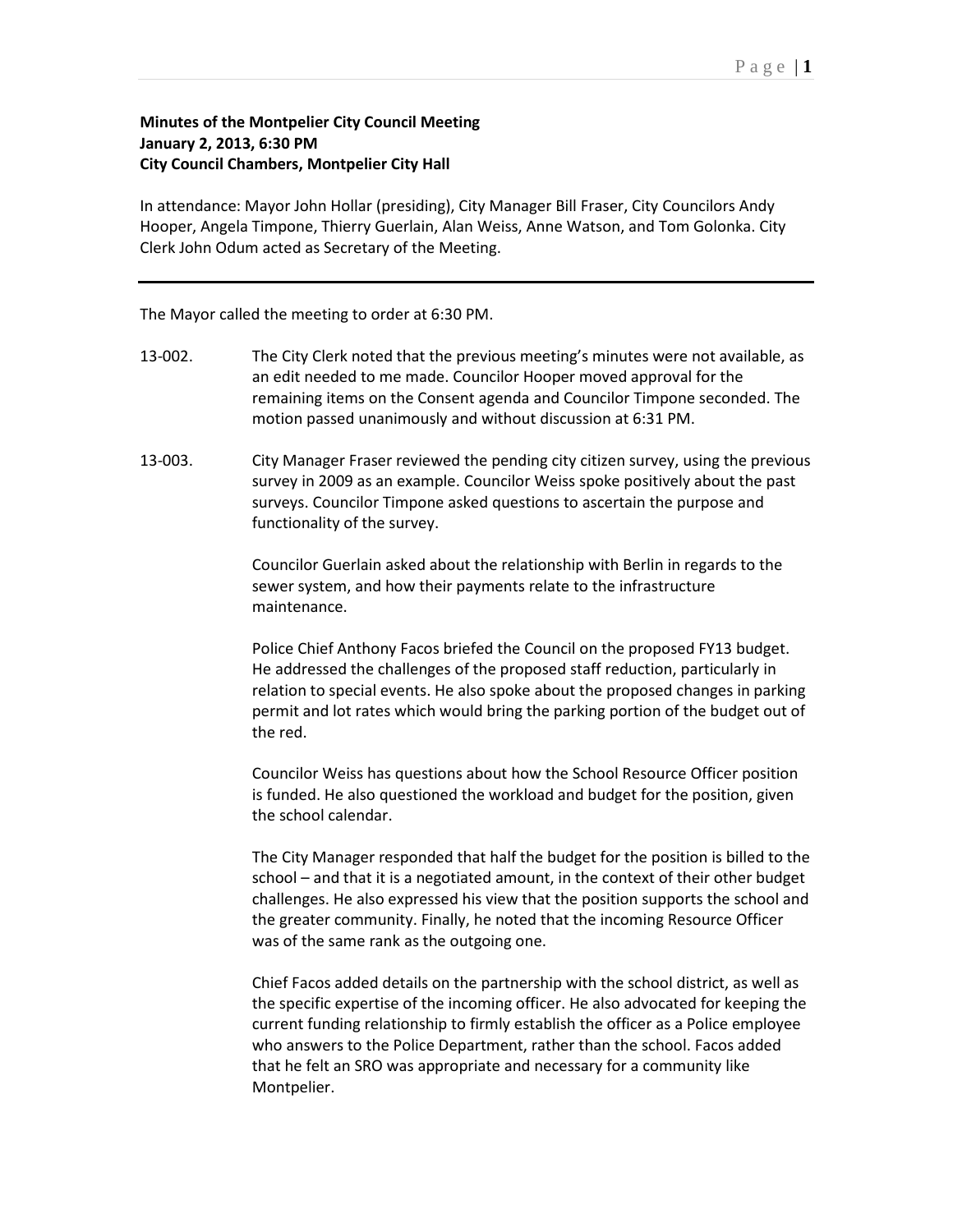Councilor Weiss asked whether the current SRO would stay on in a contract capacity, and Facos indicated there would be some overlap – restating his opinion that a 16-officer force was not ideal, but that the force was adapting.

Councilor Guerlain asked if there were other personnel resources available for special events. Chief Facos indicated there weren't, but made a note of the expertise and experience within the department on such events.

On the Parks budget, the City Manager noted that the only change was to craft a caretaker for the house in Hubbard Park, as Geoff Beyer was moving out of the house. The budget envisions renting the house, while paying a salary for a caretaker living on site.

Councilor Guerlain wondered whether police department staffing could be modified to provide more coverage for parking patrols between 4 and 5 PM.

The Mayor noted that the next meeting was a public hearing and invited Councilors to place any major proposed budget changes on the table with that in mind. Councilor Weiss took a moment to discuss the mission of Montpelier Alive and the budget monies and office space used to support the organization. He characterized the focus of Montpelier Alive as too narrow in scope, in terms of area. The Mayor responded that the meeting on the  $9<sup>th</sup>$  would be an appropriate venue to raise the discussion, and that Montpelier Alive representatives would be in attendance. City Manager Fraser offered details on the geographic range served by Montpelier Alive as relating to the city's official downtown designation.

Councilor Guerlain asked about the responsibility of the City Council for the other budgets which appear before the voters (the Schools and the Recreation Department). City Manager Fraser and Mayor Hollar responded that the roles were distinct, and that there was little to be gained by the Council putting time and energy into the matter.

Councilor Timpone noted that voters keep approving budgets, and that this was evidence that there wasn't broad dissatisfaction with the overall budgets, as some suggest. She further suggested that the distinct budgets and budgetary perspectives between these differing entities was a structural quality of the city.

Mayor Hollar suggested that increasing communication between the city and the school prior to crafting budgets n the future would be prudent, so that the Council could take school cost increases into consideration when it crafts the municipal budget. The City Manager reflected that the two budgets had been more closely rolled out in previous years. Councilor Watson suggested it would be useful to see combined recent budgetary trends.

Finance Director Sandra Gallup directed the Council's attention to data presented in the budget books that compares the recent growth in the school and municipal budgets. Councilor Guerlain expressed concern over the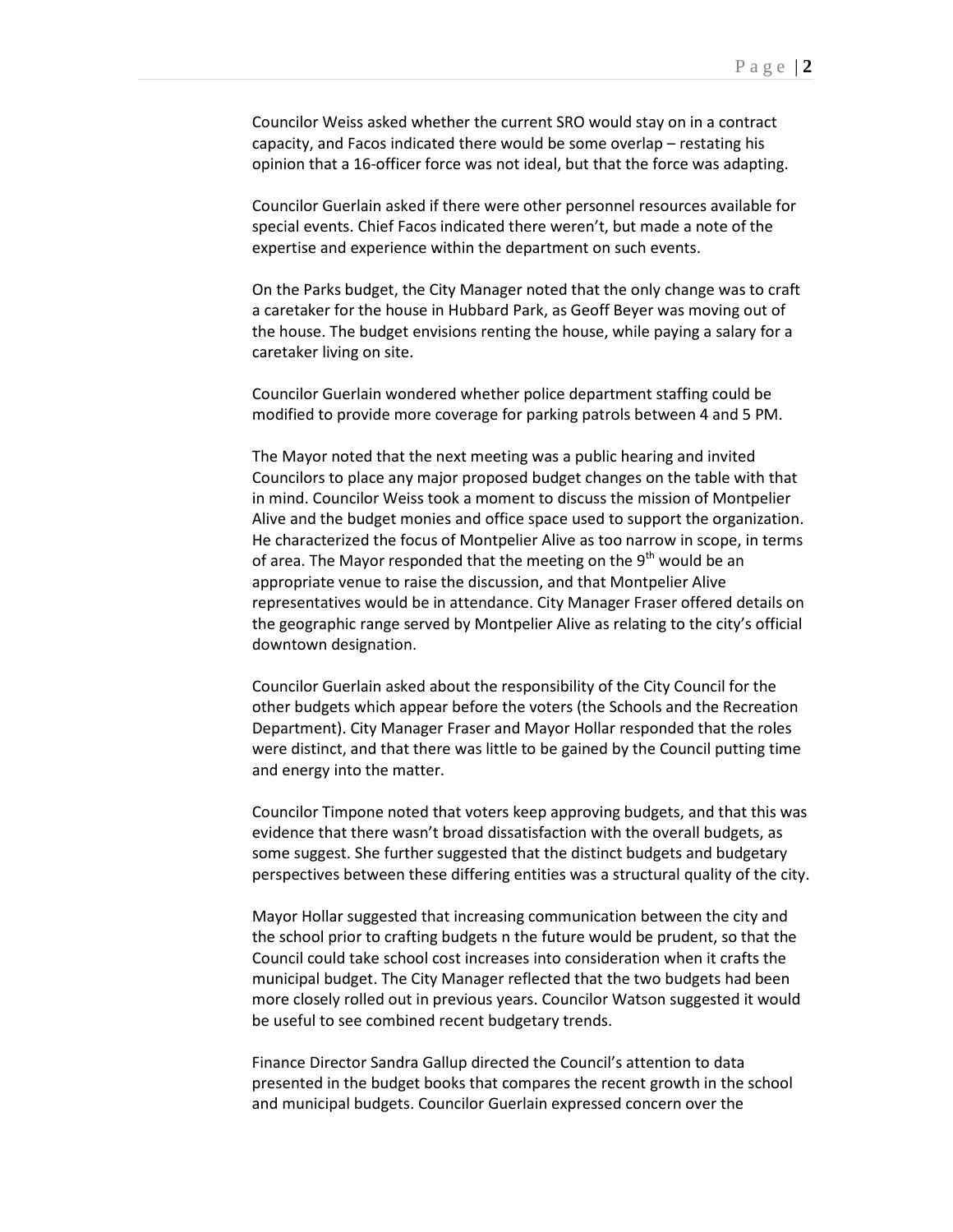increasing tax bills. When Councilor Timpone noted that the increasing budgets did not give a clear picture of how individual tax bills have increased (particular given income-sensitivity support from the state), Councilor Golonka expressed his concern that such state support should not be counted on, given the state's own budgetary volatility.

Councilor Weiss spoke out strongly against both proposed bonds, expressing his opinion that the city was too far in debt. Councilor Guerlain and City Manager Fraser briefly reviewed the bonding option for dealing with the city's infrastructure needs, versus a "pay as you go" option. Mayor Hollar referred to a memo authored by Councilor Guerlain reporting that the Capital Improvement Committee recommended the proposed bonding scheme, and suggested in was late in the process to reopen the discussion.

Councilor Golonka insisted that, contrary to the Mayor's statement that no Councilors had objected to the bonding proposal at the time, he did object at the time – but noted that he did not do so in a Council meeting. He then added that he was inclined – but not committed – to supporting these particular bonding proposals.

Councilor Guerlain reviewed the past Capital Improvement Committee discussions in more detail, clarifying his concerns, and adding that a change in direction at this time would not require a wholesale rewrite of the proposed budget, as the Mayor suggested it would.

Councilor Golonka suggested that the city could consider putting off moving on the infrastructure repair question another year, given the likelihood of a large budget request from the schools.

Councilor Weiss reminded the body that he had previously made clear his objection to any additional bonding.

Councilor Guerlain asked the City Manager about the implications of putting off the infrastructure bond decision for an additional year. Councilor Timpone noted that, in her experience, the Council continually has put off needed infrastructure improvements.

Mayor Hollar if there was a specific proposal to amend the draft budget. Councilor Guerlain indicated he was feeling somewhat reassured about the contents of the budget.

Councilor Golonka moved that the Council set the first public hearing for next week with the bond proposal as written to be included on the ballot pending public input. Councilor Hooper seconded. The motion passed unanimously at 8:10PM.

13-004. Councilor Weiss commended the Fire Department's response to the fire alarm in City Hall the previous week.